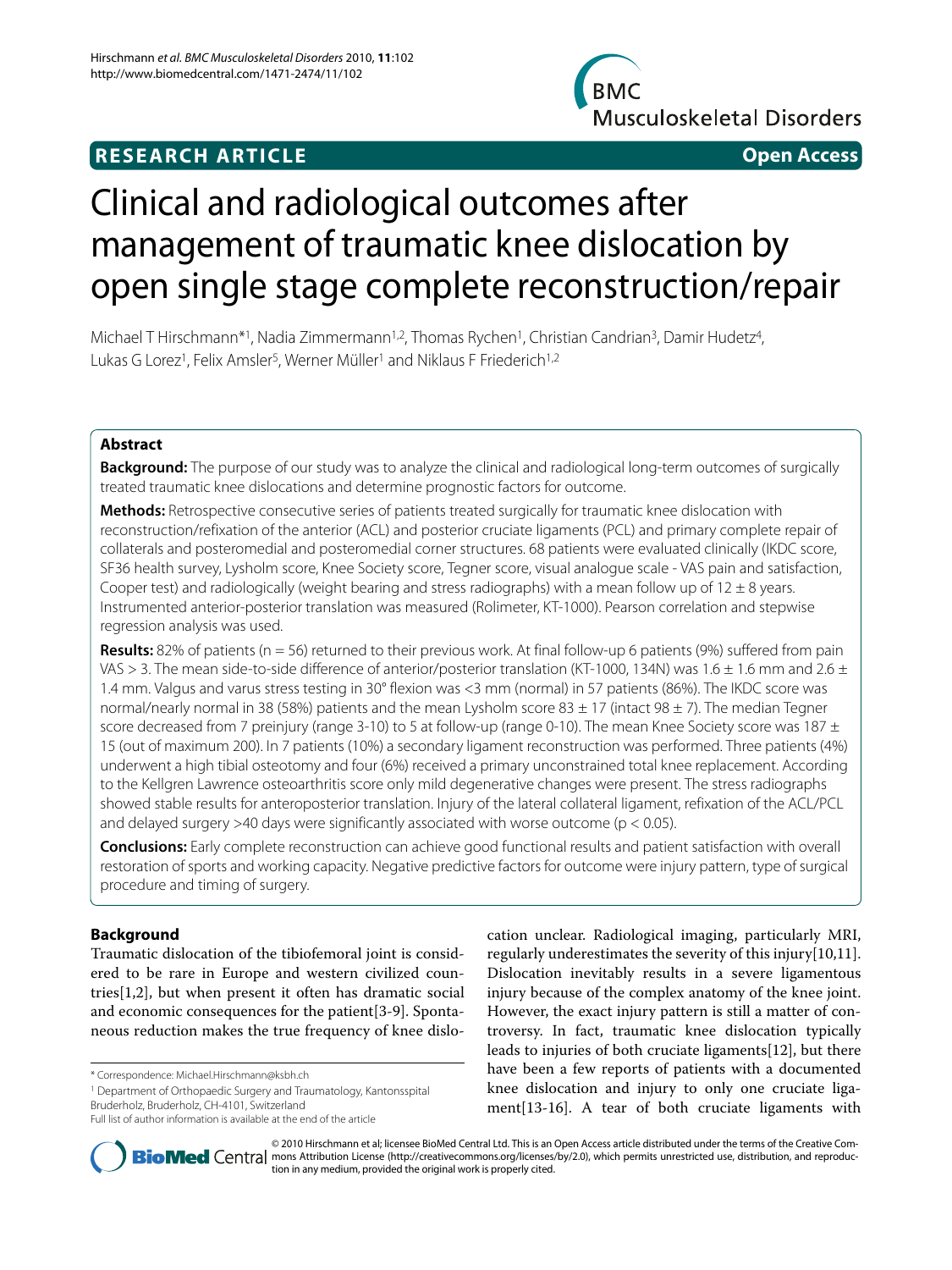injury to the medial or lateral corner is considered to be a reliable indicator of sustained but spontaneously reduced traumatic knee dislocation[\[17](#page-10-6)].

There are a few, predominantly retrospective studies that include a small number of cases, which often address epidemiology, diagnosis and treatment strategy for traumatic knee dislocations in a heterogenous group of patients[\[8](#page-9-3),[9](#page-10-0),[17-](#page-10-6)[34\]](#page-10-7). Very little knowledge is available on the clinical and radiological long-term outcomes after treatment of these severe ligament injuries. The question of an optimal treatment concept has not been answered adequately. The purpose of our study was to analyze the clinical and radiological outcomes of traumatic knee dislocations treated surgically between 1980 and 2006 in our institution according to a consistent treatment philosophy and to determine factors that predict a better or worse outcome. Our hypothesis was that good results could be achieved in the majority of patients by the implementation of our standardized surgical approach and postoperative protocol.

#### **Methods**

A review of the medical records in the hospital archives was conducted. This yielded 89 consecutive patients with a sustained knee dislocation who were treated surgically between January 1980 and August 2006. Only patients with a radio- or photographically documented knee dislocation or bicruciate ligament injury and associated injury to at least one collateral ligament were included. Exclusion criteria and patient selection are shown in Figure [1](#page-1-0). Ultimately, 74 patients were finally included in the present study. Of these 68 patients had received primary sur-

<span id="page-1-0"></span>

gery and 6 patients secondary surgery (Fig [1.](#page-1-0)). To homogenize the study population only the results for patients initially treated at our institution were described. Of the patients who received primary surgery 48 were treated within 2 weeks of the trauma and 20 after 2 weeks (within 2-4 weeks  $n = 7$ , within 4-8 weeks  $n = 5, >8$  weeks  $n = 8$ ). The study was approved by the local ethics committee (EK 307/06).

#### **Surgical technique**

The treatment philosophy advocating early open complete ligament reconstruction of the central pivot and peripheral lesions is based on the recommendations and expertise of one of the senior authors. A major goal of the surgical reconstruction was the best possible anatomical restoration of joint biomechanics, which, in our opinion, can only be achieved by a complete restoration of the primary and secondary knee stabilizers[\[35](#page-10-8)]. Whenever possible surgery was performed 10-14 days after the injury when the soft tissue swelling had resolved and range of motion had been regained. However, not every patient presented at our clinic at that point in time.

Initially, diagnostic arthroscopy of the knee was undertaken to evaluate the degree of meniscal, cartilaginous and ligamentous injury. A maximum water pressure of 20 mmHg was used and the lower leg was continuously monitored for swelling to preclude compartment syndrome. In cases of meniscal lesion, the damaged tissue was either sutured in outside-in technique with PDS<sup>®</sup>sutures (Johnson & Johnson, Spreitenbach, Switzerland) or partially removed.

Subsequently, a proximal thigh tourniquet was inflated to 300 mmHg and surgery was continued in open technique. A lateral skin incision and a lateral or medial parapatellar arthrotomy, depending on the pattern of the ligamentous injury, was performed. In cases of a midsubstance tear, the anterior and posterior cruciate ligaments were reconstructed and bone avulsions were managed by screw or suture refixation. Reconstruction of the ACL was performed in anatomical single-bundle technique with ipsilateral patellar tendon autograft. The reconstruction of the PCL was performed in single-bundle tibial onlay technique with ipsilateral quadriceps tendon autograft.

The collateral ligaments and posterolateral/posteromedial corner structures were repaired by insertion of at least three resorbable Z-sutures (Vicryl® 2-0, Ethicon, Germany) fixed to a metal anchor (Mitek, DePuy, Spreitenbach, Switzerland). If necessary, popliteal bypass surgery was performed according to the technique described by Müller[[35\]](#page-10-8). All ligaments were tensioned at the end of surgery in the following order: PCL, ACL and finally the collateral ligaments. Detailed descriptions of the recon-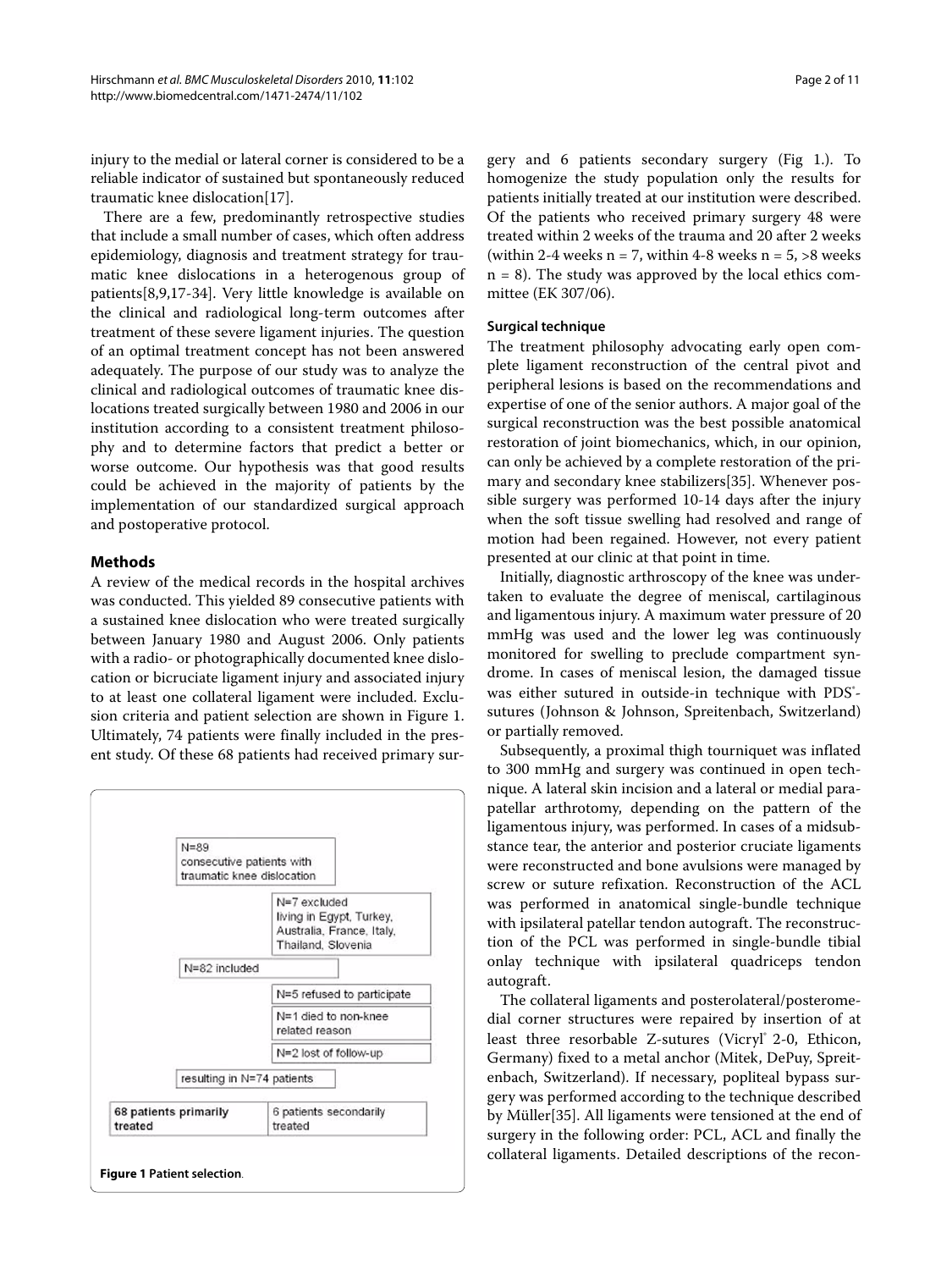struction and refixation techniques have been given previously[\[35](#page-10-8)].

Postoperatively the patients were permitted to partial weight bear with an extension splint (3/4 scotch cast splint with 10° extension deficit) from the first week and continued partial weight bearing for a total of six weeks. Limited passive and active, assisted knee flexion was initiated directly after surgery for six weeks. After six weeks the patients progressed to full active knee flexion. The rationale of this protocol was to protect the reconstruction grafts from mechanical stress and allow sufficient motion to prevent arthrofibrosis.

#### **Follow-up**

The median follow-up time was  $12 \pm 8$  years (range 1-27). Demographic data (profession before and after injury, ability to work, need for workers compensation, time to return to work) was noted. Patients were examined by one senior orthopaedic resident who had not been involved in the index surgery.

For clinical outcome assessment we used the International Knee Documentation Committee (IKDC2000) Standard Evaluation Form (demographic, subjective and functional evaluation form)[[36](#page-10-9)[-38](#page-10-10)], the SF36 health survey[[39](#page-10-11)], the Lysholm score[[40](#page-10-12)], the Tegner score[[40](#page-10-12)] and the Knee Society score[[41\]](#page-10-13). The examination included assessment of ACL and PCL laxity with the KT-1000 arthrometer (Medmetric, San Diego, U.S.A.) in 25° flexion with 67N, 89N and 134N and with the Rolimeter (Ormed, Freiburg, Germany) in 25° and 70° flexion. Collateral ligament laxity was tested clinically with varus or valgus stress in extension and 30° flexion. The Cooper asymmetry test (Dial test) was performed in 30° and 90° flexion. In addition, we specified the extent of the patient's subjective perceived impairment on a visual analogue scale  $(0-10)$  to evaluate pain  $(0 = best$  value and 10  $=$  poorest value) and satisfaction (10  $=$  best value and 0  $=$ poorest value).

## **Radiological evaluation**

Weight-bearing radiographs of the injured knee (anteroposterior and lateral views), a tangential view of the patella and a Rosenberg view (45° flexion posterior-anterior weight bearing) were obtained. The mechanical alignment of the leg was assessed on full length weightbearing radiographs. Stress radiographs were obtained with the Telos device (Telos GmbH, Hölstein, Switzerland) in 30° and 90° flexion for both knees to determine anterior and posterior translation.

The medial and lateral joint space height was measured on the Rosenberg view and on anteroposterior weightbearing radiographs. Any osteoarthritis of the knee joint was graded according to the Kellgren-Lawrence Osteoarthritis score[\[42](#page-10-14)]. This score has a five-level scale (grade 0:

normal; grade 1: suspected osteoarthritis; grade 2: minimal osteoarthritis; grade 3: moderate osteoarthritis, and grade 4: severe osteoarthritis). All measurements were made precisely using the PACS (Picture Archiving Communication System, Phillips Easy Vision, Netherlands).

#### **Statistical methods**

Data were analyzed using SPSS 13.0 (SPSS, Chicago, U.S.A.). Continuous variables were described using means, standard deviations and ranges. Categorical variables were tabulated as absolute and relative frequencies. Pearson's correlation was used to compute associations between variables. Multivariate influence on several outcome variables was tested by stepwise regression analysis. Variables were entered in four blocks using  $p < 0.1$  as entry criteria and p > 0.2 as removal criteria. Missing values were replaced by the mean. Age at injury, time since injury, gender, physical profession and highest level of education were entered in a first block, Tegner score before injury and smoking in a second block, medial injuries, lateral injuries and peroneal nerve injuries in a third block and type of ACL and PCL surgery in a forth block. Significant variables were marked and adjusted R squares were computed to show the goodness of fit of the multivariate models.

## **Results**

#### **Patients and interventions**

Patient demographics and injury pattern are shown in Table 1. In 20 patients suture refixation of the anterior cruciate ligament (ACL) and in 48 patients a reconstruction with bone-patellar tendon-bone autograft was performed. In 30 patients (44%) screw refixation of the posterior cruciate ligament (PCL), in 17 patients (25%) suture refixation and in 21 patients (31%) reconstruction with quadriceps tendon autograft was performed. In addition,  $6\%$  (n = 4) required partial medial meniscectomy, 4% ( $n = 3$ ) partial lateral meniscectomy, 22% ( $n =$ 15) suture refixation of the medial meniscus, and 31% (n  $= 21$ ) of the lateral meniscus. 60% (n  $= 41$ ) had their superficial and/or deep MCL and  $31\%$  (n = 21) had their LCL repaired. 14 patients (21%) required a popliteal bypass and in 3 patients (4%) the biceps tendon was reinserted with a metal anchor in the fibula. The peroneal nerve was reconstructed in two patients. No vascular intervention was necessary.

## **Clinical outcome**

82% of patients ( $n = 56$ ) returned to their previous work. The mean time to return to work was  $9 \pm 13$  months. 10% of patients (n = 7) received full workers compensation. At follow-up, 62 patients (91%) had a VAS pain less than or equal to 3. The results for the visual analogue scale for pain, satisfaction, the total SF36 score, active and passive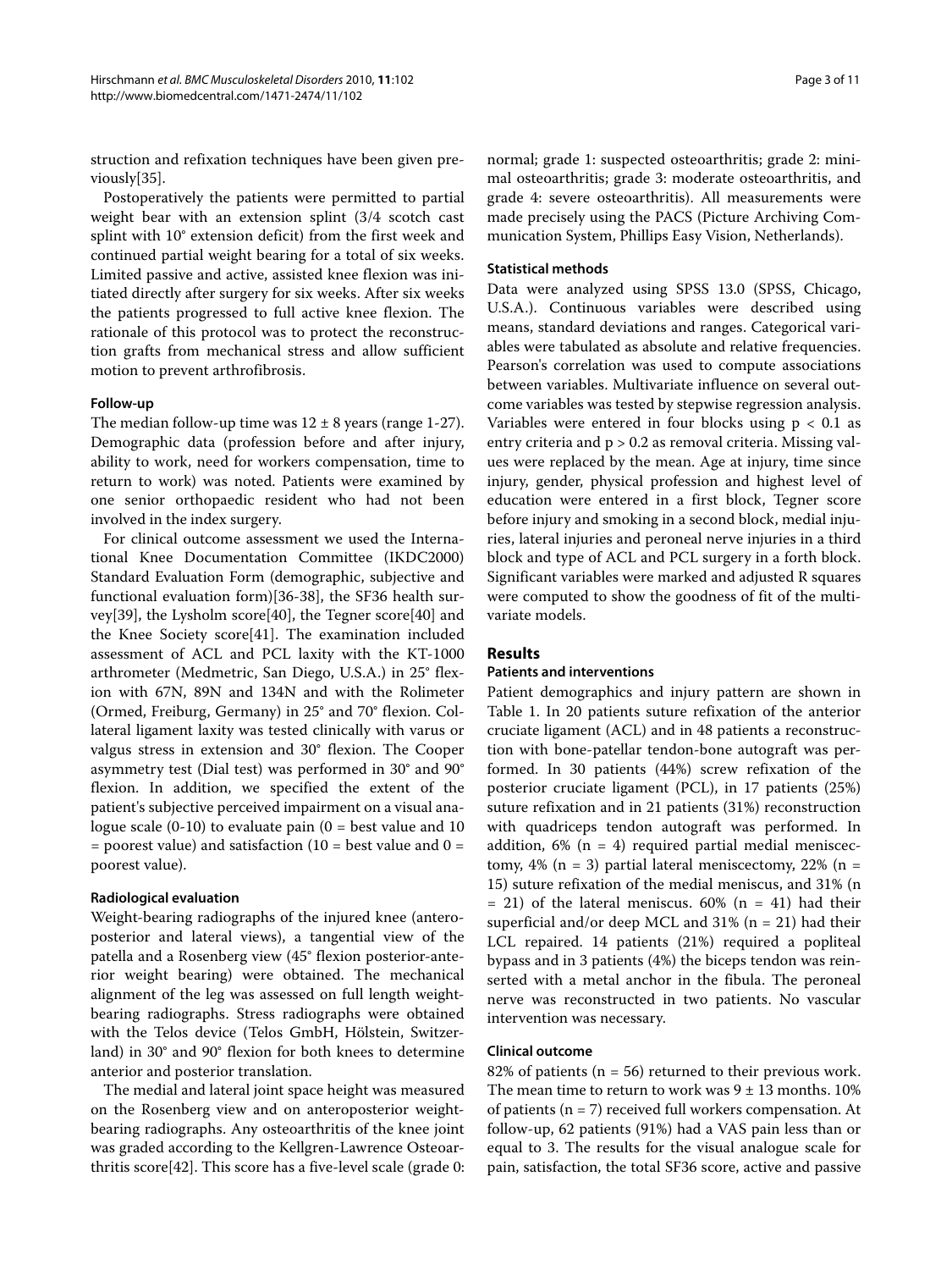| Mean age at injury (years)            | $30 \pm 11$                     |
|---------------------------------------|---------------------------------|
| Time since injury (years)             | $12 \pm 8$                      |
| Side of injury (right, left)          | $n = 32 (47%)$ , $n = 36 (53%)$ |
| Gender (male, female)                 | $n = 58(85\%)$ , $n = 10(15\%)$ |
| Mean height (cm)                      | $176 \pm 8$                     |
| Mean weight (kg)                      | $79 + 11$                       |
| BMI                                   | $25 \pm 3$                      |
| Insurance status (private,<br>public) | $n = 19(28%)$ , $n = 49(72%)$   |
| <b>Highest level of education</b>     |                                 |
| Secondary school graduation           | 35 (51%)                        |
| High school graduation                | 2(3%)                           |
| Professional training                 | 16 (24%)                        |
| University degree                     | $n = 11(16%)$                   |
| Post-graduate                         | $n = 1$ (1.5%)                  |
| Missing                               | $n = 3(4.5%)$                   |
| <b>Profession</b>                     |                                 |
| Physical Non-physical                 | $n = 34 (50\%) n = 34 (50\%)$   |
| Sports activity prior to trauma       |                                 |
| None                                  | $n = 11(17%)$                   |
| only rarely                           | $n = 33(50%)$                   |
| regularly                             | n = 22 (32%)                    |
| no comment                            | $n = 2 (3%)$                    |
|                                       |                                 |

**Injury**

Sport  $n = 33 (49%)$ 

#### **Table 1: Patient demographics and injury pattern (n = 68).**

#### **Table 1: Patient demographics and injury pattern (n = 68).**

| motor vehicle accident     | $n = 28(41%)$   |
|----------------------------|-----------------|
| work-related injury        | $n = 7(10%)$    |
| <b>Smoking</b>             | $n = 33(49%)$   |
| Injury pattern             |                 |
| ACL                        | $n = 68(100\%)$ |
| PCL                        | $n = 68(100\%)$ |
| Superficial MCL            | $n = 49(72%)$   |
| Deep MCL                   | $n = 44(65%)$   |
| <b>Medial meniscus</b>     | $n = 15(22%)$   |
| Semimembranosus muscle     | $n = 5(7%)$     |
| LCL                        | $n = 22(32%)$   |
| Popliteus tendon           | $n = 21(31%)$   |
| <b>Biceps tendon</b>       | $n = 8(12%)$    |
| Lateral meniscus           | $n = 20(29%)$   |
| Peroneal nerve             | $n = 3(4%)$     |
| Popliteal artery (intimal) | $n = 2 (3%)$    |

knee flexion and extension, the Lysholm score and the Tegner score are presented in Table 2.

13 patients (19%) presented with an extension deficit when compared to the uninjured side  $(5° n = 7, 7° n = 1,$  $10^\circ$  n = 5). Clinically, 13 patients (19%) presented with a patella infera compared to the uninjured side. During Lachman's maneuver and anterior drawer testing 64 patients (99%) had a firm endpoint. The pivot shift test was normal in 46 (72%), nearly normal in 15 (23%), and abnormal in 3 patients (5%).

The mean anterior laxity in mm measured with the KT-1000 arthrometer was  $1.5 \pm 1.0$  (67N),  $2.7 \pm 1.5$  (89N) and  $4.2 \pm 2.5$  (134N). The mean posterior laxity in mm measured with the KT-1000 arthrometer was  $2.0 \pm 1.1$  (67N),  $3.2 \pm 2.1$  (89N), and  $5.4 \pm 2.0$  (134N). The mean side-toside difference for anterior and posterior laxity measured with 134N was  $1.6 \pm 1.6$  mm and  $2.6 \pm 1.4$  mm. The ante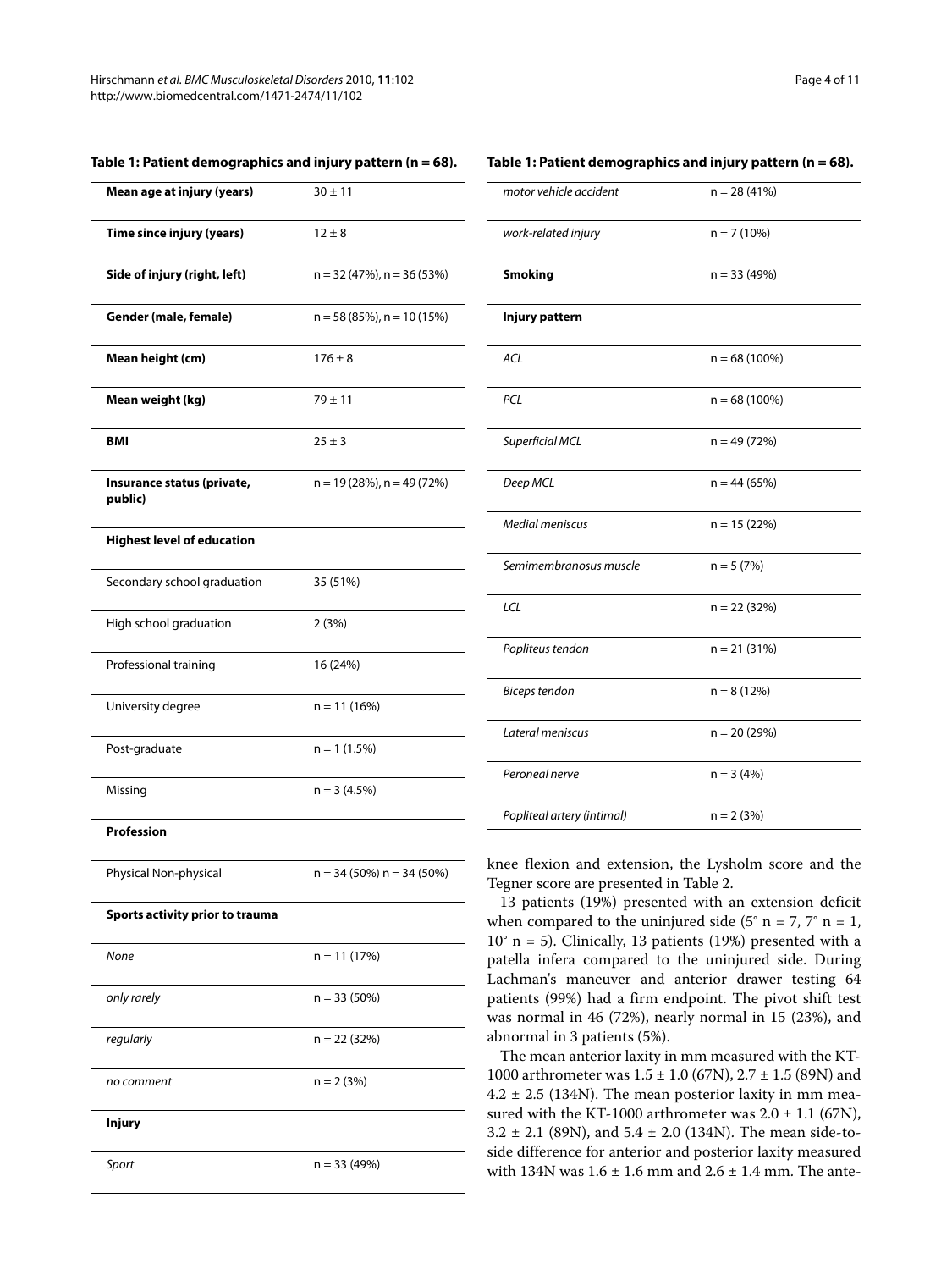rior translation measured with the rolimeter in 25° flexion was <3 mm in 46 (72%), 3-5 mm in 17 (26.5%) and 6- 10 mm in 1 patient (1.5%). In 70° flexion it was <3 mm in 42 (64%), 3-5 mm in 22 (33%) and 6-10 mm in 2 patients (3%). The posterior drawer test with rolimeter in 70° flexion was <3 mm in 44 patients (63%), 3-5 mm in 22 patients (31%), 6-10 mm in 2 patients (3%). Valgus stress testing in 30° flexion was <3 mm in 57 patients (86%), 3-5 mm in 8 patients (12%), 6-10 mm in one patient (1.5%). Varus stress testing in 30° flexion was <3 mm in 57 patients (86%), 3-5 mm in 8 patients (12%), 6-10 mm in one patient (1.5%). Cooper asymmetry testing at 30° showed <6° (normal) difference in 41, 6°-10° (nearly normal) in 13,  $11^\circ-19^\circ$  (abnormal) in 3, and  $>19^\circ$  (severely abnormal) in 7 patients. In 90° flexion the difference was <6° in 49 patients, 6°-10° in 8, 11°-19° in 4 and >19° in 3 patients.

59 patients (89%) did not show any donor site morbidity. In 4 patients (6%) kneeling was tender and in 3 (5%) impossible due to pain. The relative length of a one leg hop in comparison to the uninjured side was >90% in 40 (64%), 76-89% in 12 (19%), 50-75% in 4 (6%) and <50% in 7 patients.

The IKDC subscore for range of motion was A (normal) in 27 (40%), B (nearly normal) in 30 (45%), C (abnormal) in 9 (13%) and D (severely abnormal) in 1 patient (1.5%). The IKDC subscore for ligament laxity was A (normal) in 14 (21%), B (nearly normal) in 30 (46%), C (abnormal) in 13 (20%), and D (severely abnormal) in 9 patients (13%). The total IKDC score was A (normal) in 5 (8%), B (nearly normal) in 33 (50%), C (abnormal) in 18 (27%) and D (severely abnormal) in 10 (15%) patients.

## **Complications and secondary surgeries**

At final follow-up 6 patients (9%) had a poor result suffering from a pain level VAS > 3. 4 patients were not able to flex their knee more than 110°. Three of them underwent at least one secondary surgery. Overall, in 32 of 68 patients (47%) secondary surgeries including screw removals were undertaken during follow-up. In seven (10%) patients a secondary ligament surgery was performed. Four patients (6%) received a primary unconstrained total knee replacement during the follow-up period, namely, at 2, 2, 17 and 23 years after injury. In three patients (4%) a high tibial osteotomy (in one patient medial and lateral) was performed 0.5, 1, 3 and 5 years after injury. Detailed data on these patients is given in Additional file [1](#page-9-4).

## **Radiological outcome**

On the full length weight-bearing radiographs 37 (54%) patients showed a varus, 21 (31%) a valgus and 10 patients (15%) a neutral mechanical alignment. The mean medial and lateral joint space height in the Rosenberg view was  $2.8 \pm 2.5$  mm and  $4.4 \pm 2.1$  mm. The mean medial and lateral joint space height in the weight bearing anteroposterior view was  $2.9 \pm 2.4$  mm and  $4.2 \pm 1.5$  mm. The Kellgren Lawrence score was 0 (normal) in none, I in 47 patients (suspected osteoarthritis), II in 10 patients (minimal osteoarthritis), III in 10 patients (moderate osteoarthritis), and IV in 1 patient (severe osteoarthritis).

The results of the anterior/posterior stress radiographs in 30° and 90° flexion are shown in Table 3.

#### **Uni- and multivariate correlations**

The results for the univariate correlations are shown in Table 4. Age and time since injury correlate with pre- and postinury Tegner score and the need of secondary surgery. Higher education level correlates with better quality of life, less pain and higher injury correlated scores. Medial side injuries have better outcome than lateral side or peroneal nerve injuries. Reconstruction of ACL correlates with better outcome whether reconstruction of PCL does not correlate with any of the outcomes. Multivariate influence on several of the outcome variables is presented in Table 5. The independent variables explain between 9% (SF-36) and 47% (Tegner score) of the different outcome variables. Patient age at injury does not have any influence on outcome, but time since injury correlates significantly with Tegner score and need for secondary surgery. Education is a very strong independent source for better outcome. Medial side injuries have a positive and peorneal nerve injury a negative influence on outcome also in the multivariate regression model whereas type of surgery does not add significant information.

## **Discussion**

This study, to our knowledge the largest consecutive long-term series on the surgical treatment of traumatic knee dislocations, has produced the following major results.

Firstly, on average 12 years after one-stage open complete reconstruction of traumatic knee dislocations 3/5 of patients showed good to excellent subjective and objective results. On average only 10° loss of flexion was observed. 4/5 of patients returned to their previous work but, on average, the activity level reflected in the Tegner score relevantly decreased from injury to last follow-up. The IKDC score was normal or nearly normal in 3/5 of patients and the Lysholm and Knee Society score showed good to excellent results. The instrumented anterior and posterior laxity measurements with the KT-1000 arthrometer demonstrated good to excellent results at mean 12 years after injury. Less than 5% of patients in the present study had an abnormal (>6 mm) anterior or posterior laxity measured with the rolimeter. These results are consistent with the findings of Tzurbakis et al.[[31](#page-10-15)] who found  $1.6 \pm 1.9$  mm and  $2.3 \pm 1.7$  mm of anterior and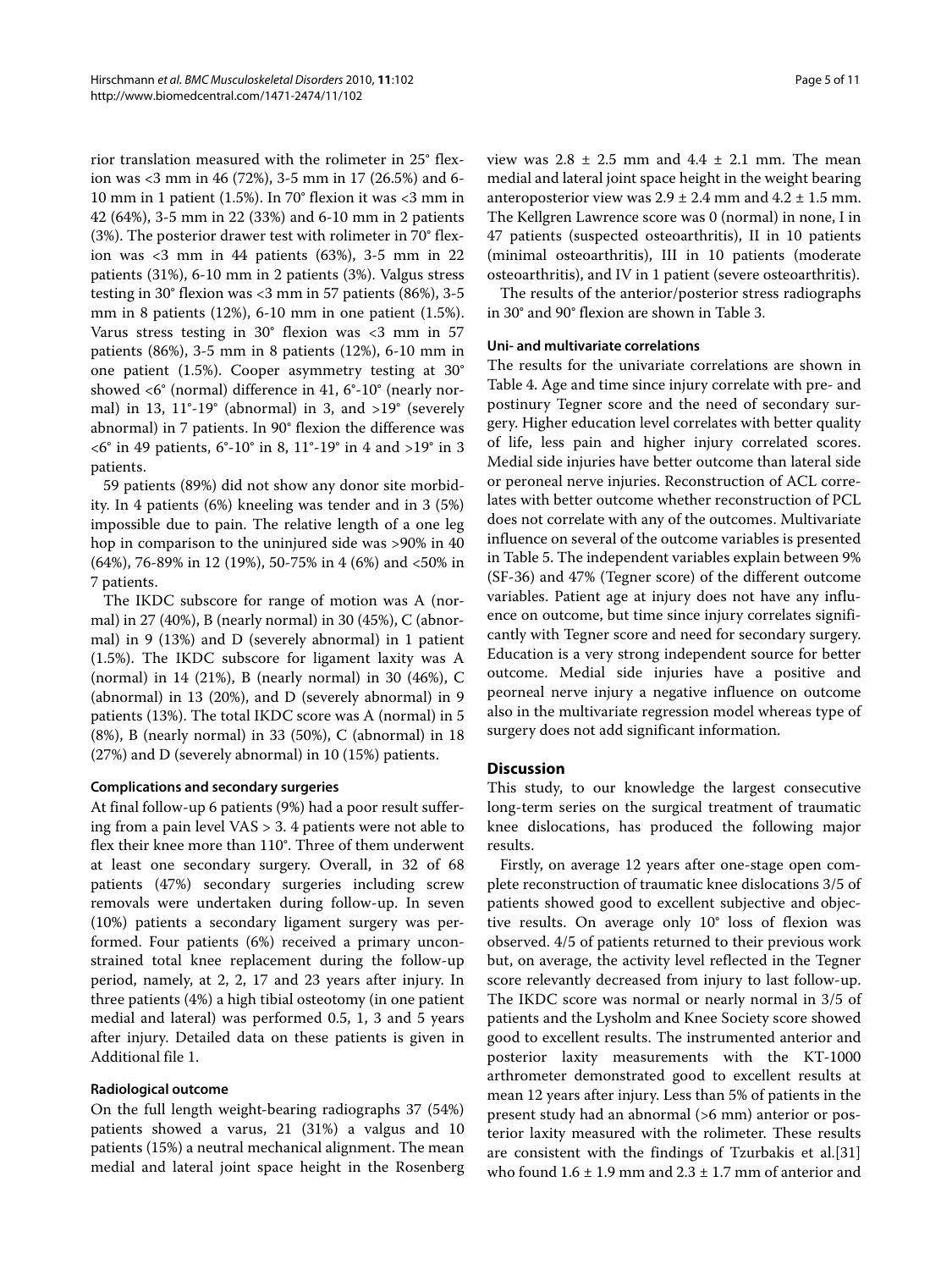| <b>Outcome parameter</b>            | mean $\pm$ SD             | median (range)                 |
|-------------------------------------|---------------------------|--------------------------------|
| <b>VAS pain</b>                     | $1.4 \pm 1.6$             | $1(0-6)$                       |
| <b>VAS satisfaction</b>             | $8.8 \pm 1.4$             | $9(4-10)$                      |
| SF36 score                          | $81 \pm 15$               | 85 (47-100)                    |
| <b>SF36 physical</b>                | $50 \pm 7$                | 52 (21-60)                     |
| SF36 mental                         | $54\pm8$                  | 55 (32-65)                     |
| Active ipsilateral knee extension   | $2^{\circ} \pm 3^{\circ}$ | $0^{\circ}$ (0-10 $^{\circ}$ ) |
| Active contralateral knee extension | $3^\circ \pm 4^\circ$     | $0^{\circ}$ (0-10°)            |
| Active ipsilateral knee flexion     | $127^\circ \pm 9^\circ$   | 130° (100°-140°)               |
| Active contralateral knee flexion   | $135^\circ \pm 7^\circ$   | $0^{\circ}$ (0°-10°)           |
| Lysholm score injured side          | $83 \pm 17$               | 87 (24-100)                    |
| Lysholm score uninjured side        | $98 \pm 7$                | 100 (55-100)                   |
| <b>Relative Lysholm score</b>       | $85\% \pm 17\%$           | 90% (24%-100%)                 |
| <b>Tegner score preinjury</b>       | $7.0 \pm 1.8$             | $7(3-10)$                      |
| Tegner score at follow-up           | $4.9 \pm 2.4$             | $5(0-10)$                      |
| <b>Knee Society score</b>           | $187 \pm 15$              | 191 (118-200)                  |

#### **Table 2: Subjective and objective outcome at last follow-up.**

posterior translation side-to-side difference. Varus und valgus laxity did not appear to be a major problem. It was normal (<3 mm) in 86% of our patients. This finding is consistent with those obtained by others[\[19](#page-10-16)]. Clearly, the measured values of anterior-posterior and varus-valgus laxity reflect a stable knee status in the majority of our patients, which was one major goal of our reconstructive treatment protocol.

Comparison of results with other studies on the treatment of knee dislocations is difficult as study populations often differ with regards to age, injury pattern, demographics, body mass index and treatment protocol. Most authors agree that non-surgical treatment with cast immobilization produces inferior results compared to surgical treatment regimens [\[5](#page-9-5)[,17](#page-10-6)[,29](#page-10-17)[,43](#page-10-18)]. A variety of surgical procedures both open[\[8](#page-9-3)[,21](#page-10-19)[,27](#page-10-20)[,29](#page-10-17),[31](#page-10-15),[44](#page-10-21)] and arthroscopy-assisted[\[19](#page-10-16)[,21](#page-10-19)] have been reported.

Using a similar open treatment strategy as ours Tzurbakis et al. reported comparable functional results in terms of instrumented anterior/posterior laxity and Lysholm and Tegner scoring for a series of 25 patients with a follow-up of 2-8 years[\[31](#page-10-15)]. Richter et al. reported on a series of patients and compared the outcomes of surgically and non-surgically treated patients. They found inferior results in terms of the IKDC and Lysholm and Tegner scores, which may be explained by the high number of polytraumatized patients in their series[[17](#page-10-6)]. As a referral center for severe knee ligament injuries we often see trauma patients after primary stabilization and care in another hospital, which partly explains the low rate of neurovascular injuries in our series.

With an arthroscopy-assisted combined ACL/PCL reconstruction technique Fanelli et al. reported excellent, mildly superior results with regard to the Lysholm score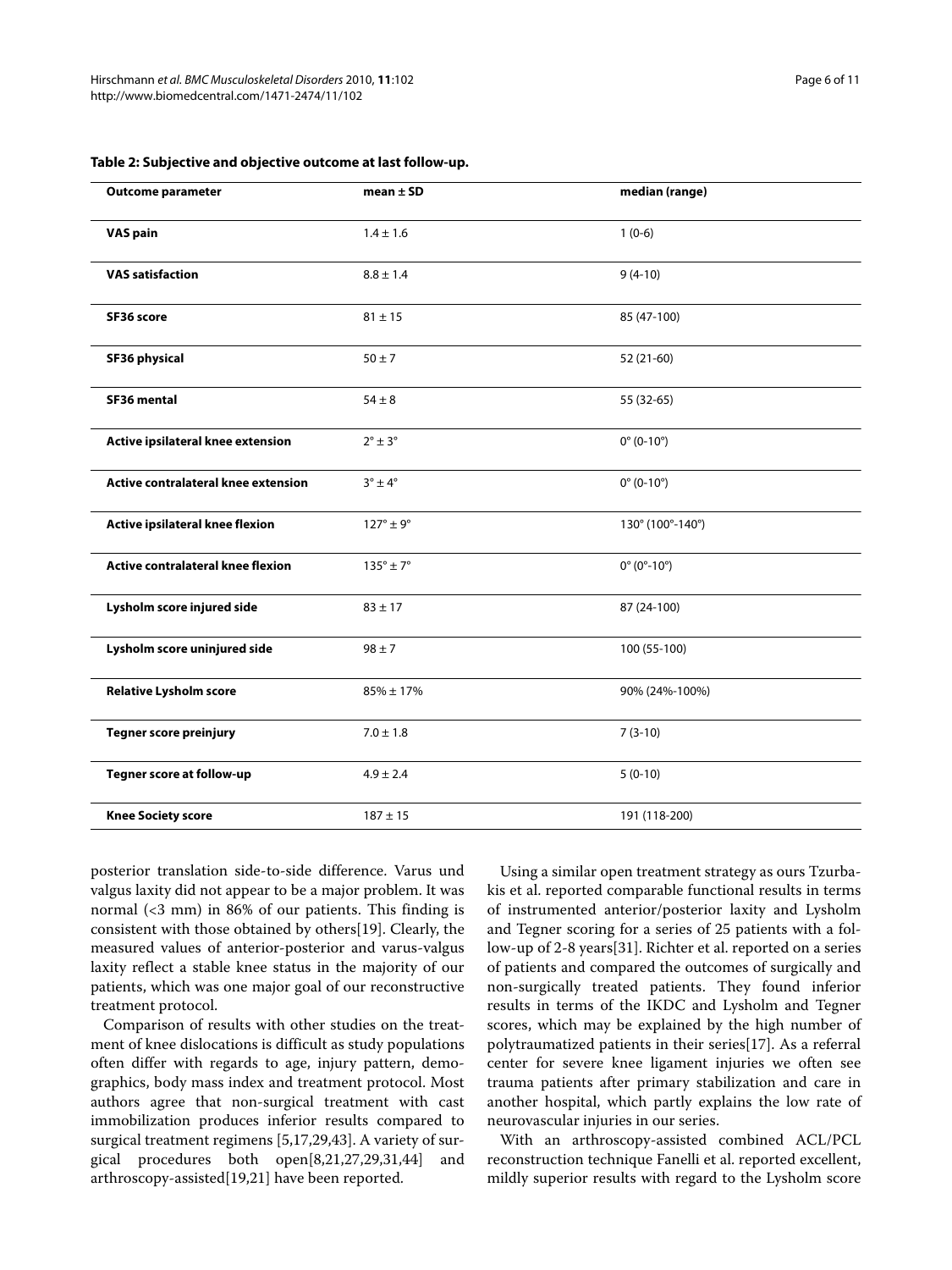and Tegner activity score, but the follow-up was rather short[\[19](#page-10-16)]. Also Harner et al. and Owens et al. found comparable results for the Lysholm score, loss of flexion, and KT 1000 laxity of the ACL and PCL. However, less patients achieved normal or nearly normal on the total IKDC score[\[20](#page-10-22)]. Although in recent years there has been a shift toward arthroscopy-assisted techniques, to our knowledge, all these studies have recorded only equivalent or inferior results in terms of subjective and objective outcomes compared to our long-term series. In addition, several injuries such as posterolateral or posteromedial corner injuries, fractures or avulsed tendons cannot or should not be treated arthroscopically. Therefore, we still propose our treatment protocol (including arthrotomy and open surgery) in acute cases of patients with multiple ligament injuries as a valuable treatment option. In our view, the question of which surgical approach the orthopedic surgeon should choose, i.e. open or arthroscopyassisted, is only of marginal importance. It is far more the experience and teamwork of the surgeons, physiotherapists and nurses involved in the treatment that makes the difference.

Secondly, we believe that in this study stress radiographs in 30° and 90° flexion obtained with the Telos device have, for the first time, shown convincing longterm laxity results for anterior and posterior translation in surgically treated patients after traumatic knee dislocation. To our knowledge, only Fanelli et al. have to date reported comparable findings with a mean side-to-side difference in posterior translation of 3.2 mm in posterior stress radiographs[\[19](#page-10-16)]. Our instrumented radiographic stress testing in both anterior and posterior directions confirmed the clinical impression of a stable ACL and PCL in our long-term series of patients.

Controversy persists as to whether early surgical repair of the ligaments decreases the incidence of posttraumatic osteoarthritis compared with non-surgical treatment. In the present study only a mild degree of osteoarthritis was evident in most of the patients treated according to the Kellgren Lawrence Osteoarthritis score. Only 11 patients (16%) showed a Kellgren Lawrence score of grade III or IV, namely moderate or severe osteoarthritis. This was also reflected by our joint space measurements. This is in accordance with Richter et al.[[17\]](#page-10-6) who reported mostly mild and moderate osteoarthritic changes after a similar follow-up time. Interestingly, more degenerative changes were found in the non-surgically treated group of patients, which may be attributed to abnormal joint kinematics due to ligamentous instability. In contrast, Almekinders et al. did not find any difference in radiologically visible degenerative changes of the knee joint between surgically and non-surgically treated patients[\[45\]](#page-10-23).

Thirdly, we had to accept an unavoidable rate of persistent problems, secondary surgeries and reoperations in this heavily injured patient population. Unfortunately, several authors failed to report their rate of secondary surgeries and/or reoperations[\[21](#page-10-19)[,22](#page-10-24)[,24](#page-10-25)]. The biggest problem we encountered after reconstructive surgery was continued pain and loss of motion. A pain level VAS >3 was found in 9% of patients. Decreased ability to flex the knee <110° was present in 4 patients. Seven patients (10%) underwent an arthroscopic arthrolysis during follow-up, which is consistent with the literature[[20](#page-10-22),[27,](#page-10-20)[31\]](#page-10-15).

Instability was not really an issue for most of the patients followed-up in our series, which is reflected by the fact that only 7 patients (10%) underwent a secondary ligament reconstruction during the follow-up period. Three of them were a consequence of insufficient stability after the previous surgery. All but one reoperated patient received ACL suturing and/or PCL refixation. The number of patients requiring high tibial osteotomy or with a primary unconstrained total knee arthroplasty was low considering the long-term follow-up.

Fourthly, according to our results injury pattern, timing of surgery and the chosen surgical treatment might play a crucial role in the long-term prognosis.

In the present study, long-term outcome was significantly influenced by the type of injury.

We found that patients with an injury of the LCL and/ or the peroneal nerve had a higher need for workers compensation ( $p < 0.01$ ). Oswald et al.[[25\]](#page-10-26) found similar results reporting that patients with an injury on the lateral side had a less favourable outcome than patients with an injury on the medial side.

The timing of surgery significantly influenced patient's need for workers compensation. Generally it depends on the vascular status of the extremity, soft tissue conditions, concomitant injuries, comorbidities and the injury pattern. There is no doubt that an irreducible knee dislocation, dislocations associated with popliteal artery injury, or open dislocations demand emergency surgical management. In all other cases, there is a general consensus

| Table 3: Tibial translation (mm) on stress radiographs in 30° and 90° flexion in comparison of injured and uninjured side. |  |  |  |
|----------------------------------------------------------------------------------------------------------------------------|--|--|--|
|----------------------------------------------------------------------------------------------------------------------------|--|--|--|

|                | 30° anterior      | 30° posterior    | 90° anterior      | 90° posterior    |
|----------------|-------------------|------------------|-------------------|------------------|
|                | mean $\pm$ sd     | mean $\pm$ sd    | mean $\pm$ sd     | mean $\pm$ sd    |
| R/L difference | $2.3 \pm 15.2$ mm | $1.8 \pm 4.0$ mm | $-2.7 \pm 5.7$ mm | $4.5 \pm 5.5$ mm |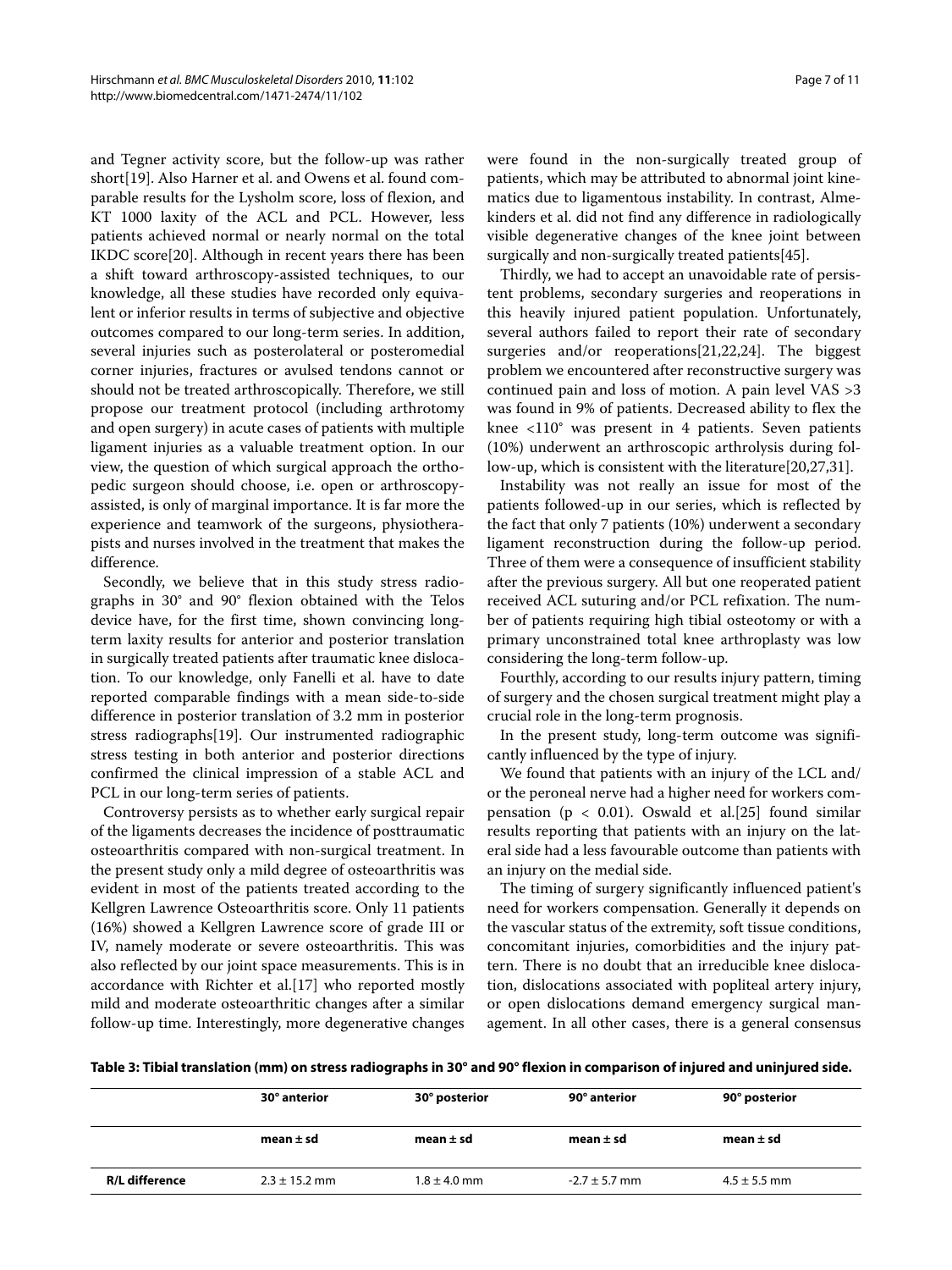## **Table 4: Univariate analysis of outcome data.**

|                                          | SF-36             | SF-36<br>physical mental | SF-36             | VAS<br>pain | VAS       | Knee<br>satis-faction Society score preinjury | <b>Tegner</b>     | Tegner     | <b>Tegner</b> | Lysholm<br>follow up change uninjured side injured side relative | Lysholm           | Lysholm           | surgery           | Secon-dary Need for workers Need to change<br>com-pensation | pro-fession       |
|------------------------------------------|-------------------|--------------------------|-------------------|-------------|-----------|-----------------------------------------------|-------------------|------------|---------------|------------------------------------------------------------------|-------------------|-------------------|-------------------|-------------------------------------------------------------|-------------------|
| Age at follow up                         |                   |                          |                   |             |           |                                               | $-0.47***$        | $-0.36**$  |               |                                                                  |                   |                   | $0.29*$           |                                                             |                   |
| Age at injury                            |                   |                          |                   |             |           |                                               | $-0.41***$        |            |               |                                                                  |                   |                   |                   |                                                             |                   |
| Time since injury                        |                   |                          |                   |             |           |                                               | $-0.25*$          | $-0.42***$ | $-0.33**$     | $-0.24*$                                                         |                   |                   | $0.56***$         |                                                             |                   |
| Female sex                               |                   |                          | 0.23 <sup>t</sup> |             |           |                                               | $-0.30*$          |            |               |                                                                  |                   |                   |                   |                                                             |                   |
| Physical profession                      |                   |                          |                   |             |           |                                               |                   |            |               |                                                                  |                   |                   |                   |                                                             | $0.32**$          |
| Higher education                         | $0.27*$           | $0.35***$                |                   | $-0.32**$   | $0.35***$ | $0.28*$                                       | 0.21 <sup>t</sup> | $0.36**$   | $0.27*$       | $0.28*$                                                          | $0.30*$           |                   | $-0.32**$         | $-0.28*$                                                    |                   |
| Tegner preinjury                         |                   | 0.24 <sup>t</sup>        |                   |             |           |                                               | $\sim$            | $0.51***$  |               |                                                                  |                   |                   | $-0.21$ t         |                                                             |                   |
| Smoking                                  | $-0.23t$          |                          |                   |             |           |                                               |                   | $-0.31*$   | $-0.35**$     |                                                                  | $-0.34**$         | $-0.31*$          |                   |                                                             |                   |
| Medial side injuries                     |                   |                          |                   | $-0.36**$   | $0.31**$  | $0.31**$                                      |                   |            |               |                                                                  |                   | 0.23 <sup>t</sup> |                   | $-0.32**$                                                   |                   |
| Lateral side injuries                    |                   |                          | $-0.21t$          | $0.25*$     |           | $-0.23t$                                      |                   |            |               |                                                                  |                   |                   |                   |                                                             |                   |
| Peroneal nerve<br>injury                 | $-0.26*$          |                          | $-0.27*$          | $0.35***$   | $-0.32**$ | $-0.29*$                                      |                   |            |               |                                                                  |                   |                   | 0.23 <sup>t</sup> | $0.4***$                                                    |                   |
| Time between injury<br>and surgery $>40$ |                   |                          |                   |             |           |                                               |                   |            |               |                                                                  |                   |                   |                   |                                                             | $0.35***$         |
| ACL reconstruction                       | 0.23 <sup>t</sup> | 0.23 <sup>t</sup>        |                   | $-0.22t$    |           |                                               |                   | $0.27*$    | $0.27*$       |                                                                  | 0.24 <sup>t</sup> |                   | $-0.23t$          | $-0.21$ t                                                   | 0.21 <sup>t</sup> |
| PCL reconstruction                       |                   |                          |                   |             |           |                                               |                   |            |               |                                                                  |                   |                   |                   |                                                             |                   |

Page 8 of 11 Page 8 of 11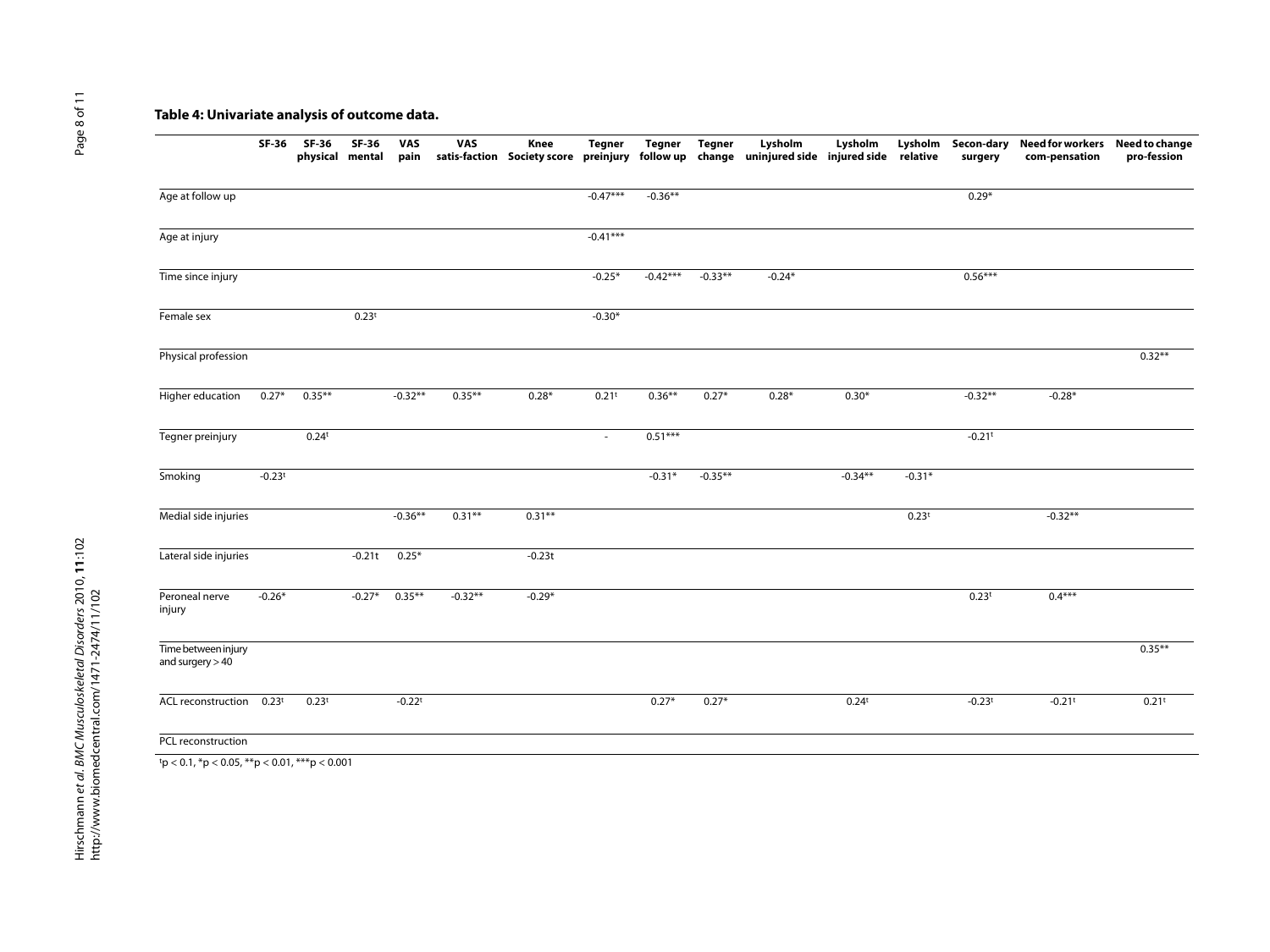|                                     |              |       |        | SF 36 total VAS pain VAS satis-faction Knee Society score Tegner score& |        |        | Secondary surgery Need for workers compensation |
|-------------------------------------|--------------|-------|--------|-------------------------------------------------------------------------|--------|--------|-------------------------------------------------|
| <b>Adjusted R Square</b>            | 0.09         | 0.25  | 0.21   | 0.16                                                                    | 0.47   | 0.41   | 0.24                                            |
| <b>Block 1: Age and gender</b>      |              |       |        |                                                                         |        |        |                                                 |
| Age at injury                       |              |       |        |                                                                         |        |        |                                                 |
| Time since injury                   |              |       |        |                                                                         | $***$  | $+***$ |                                                 |
| Gender                              |              |       |        |                                                                         |        |        |                                                 |
| <b>Block 2: Concomitant aspects</b> |              |       |        |                                                                         |        |        |                                                 |
| Physical profession                 |              |       |        |                                                                         |        |        |                                                 |
| Education                           | $+^{\rm t}$  | $***$ | $+***$ | $+***$                                                                  | $+^*$  | $***$  | $\mathcal{N}_-$                                 |
| Tegner preinjury                    |              |       |        |                                                                         | $+***$ |        |                                                 |
| Smoking                             |              |       |        |                                                                         | $***$  |        |                                                 |
| <b>Block 3: Number of injuries</b>  |              |       |        |                                                                         |        |        |                                                 |
| Medial side injuries                |              | $***$ | $+***$ | $+$ **                                                                  | $+***$ |        | $\mathbf{H}_{-}$                                |
| Lateral side injuries               |              |       |        |                                                                         |        |        |                                                 |
| Peroneal nerve<br>injury            | $\mathsf{I}$ | $+t$  |        |                                                                         |        | $+t$   | $+^*$                                           |
| <b>Block 4: Type of surgery</b>     |              |       |        |                                                                         |        |        |                                                 |
| ACL reconstruction                  |              |       |        |                                                                         |        |        |                                                 |
| PCL reconstruction                  |              |       |        |                                                                         |        |        |                                                 |

#### **Table 5: Stepwise regression analysis on several outcome variables: Adjusted R square of the entire model, and significant influence.**

 $^{\&}$ Time since injury and Tegner preinjury explain R2 = .34; <sup>t</sup>p < 0.1, \*p < 0.05, \*\*p < 0.01, \*\*\*p < 0.001

to wait with reconstruction until the inflammatory response has subsided and the full range of motion has been regained. The risk of arthrofibrosis, a major adverse event associated with premature reconstruction, is considered to be less if surgery is postponed until 2-3 weeks after injury[[28\]](#page-10-27). Owens et al. advocated a surgical reconstruction within 2 weeks of the injury and Rihn et al. within 3 weeks of the injury[[7,](#page-9-6)[26\]](#page-10-28). Postponement of surgery beyond 3-4 weeks is not recommended as this may result in excessive scarring of the collateral ligaments[\[7](#page-9-6)[,28](#page-10-27)].

The answers to the question of whether a ligamentshould be reconstructed or not vary greatly in the literature. Most authors advocate a one-stage surgical reconstruction of at least both cruciate ligaments[\[8](#page-9-3)[,19](#page-10-16)[,20](#page-10-22)]. Only a few authors reported the results of a multistage procedure. In 2002, Ohkoshi et al. reported good range of motion and antero-posterior laxity (KT-1000 manual maximum) after a two-stage surgical approach (first stage 2 weeks after injury: reconstruction of posterior cruciate ligament, second stage three months later: reconstruction of ligaments that have not healed as a result of non-surgical treatment). However, only eight patients were included in this series[\[24](#page-10-25)].

The choice of surgical treatment was significantly associated with better or worse outcome. We found that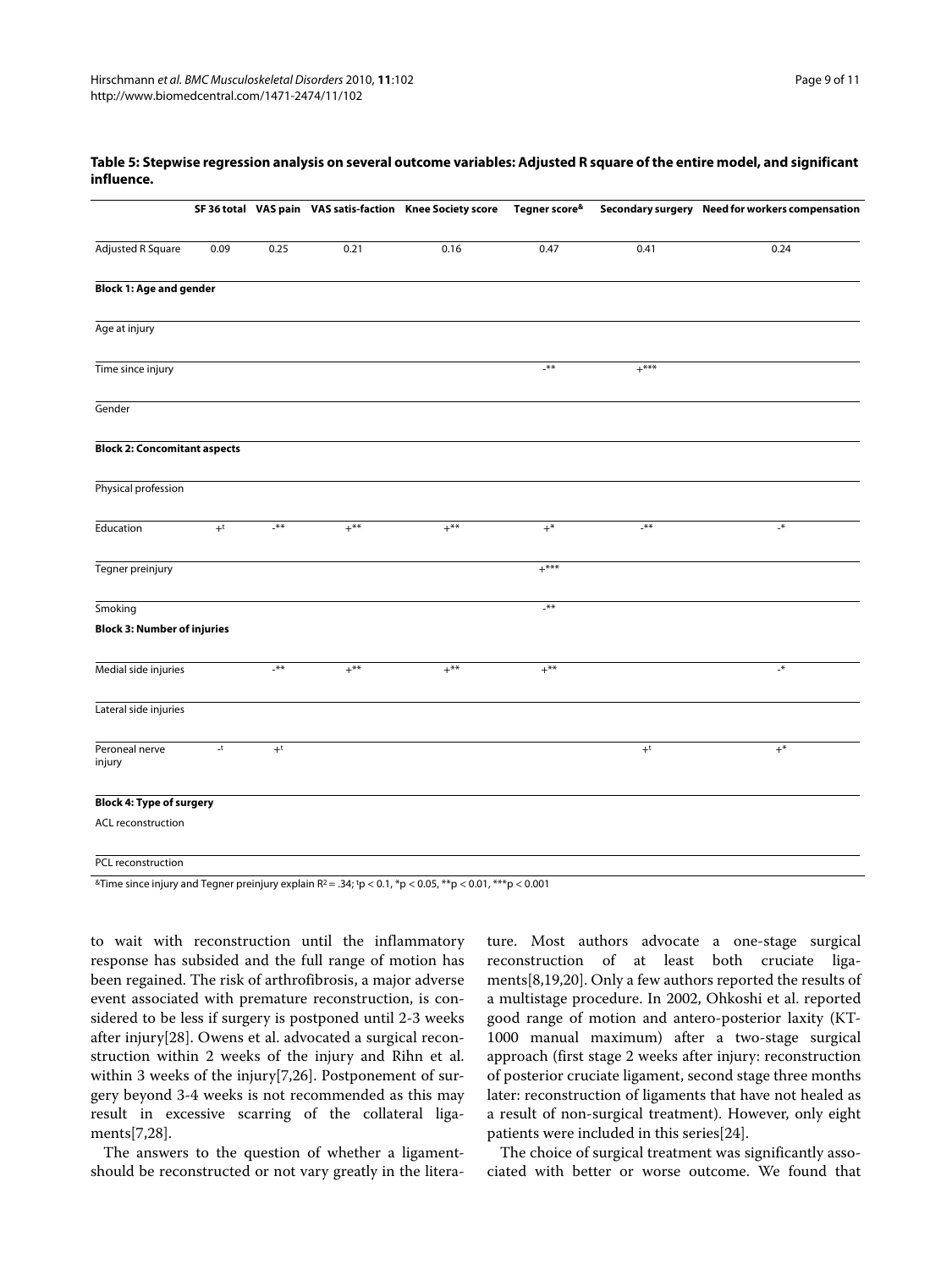patients who underwent ACL suturing had a less favourable outcome than patients with reconstruction. Our findings are comparable to those obtained by Mariani et al., who found that patients treated by direct repair had less favorable results in terms of laxity and range of motion than reconstructed patients [\[22](#page-10-24)]. Wong et al. found that surgical treatment involving the complete repair of all injured structures was superior in terms of IKDC score and antero-posterior laxity when compared to partial repair (unicruciate ligament reconstruction)[[33](#page-10-29)].

The selection of grafts is still based more on surgeon's preference and availability of grafts than evidence[\[4](#page-9-7)]. Patellar tendon, quadriceps tendon and hamstring tendons of the ipsi- or contralateral side have been used as autografts for reconstruction in traumatic knee dislocations. Several authors prefer allografts (Achilles tendon, patellar tendon, tibialis anterior tendon, hamstring tendons) as surgical time and donor site morbidity may be decreased in this complex reconstructive setting[[19,](#page-10-16)[23,](#page-10-30)[32\]](#page-10-31). To our knowledge there is no study demonstrating the superiority of allografts in terms of clinical outcome and ligament laxity in comparison to autografts in multi-ligament injured knees. In addition, allografts are hardly available in Europe. Synthetic grafts have occasionally been used in reconstructive surgery in patients with traumatic knee dislocations[\[24](#page-10-25),[30](#page-10-32)]. A series of 20 patients was evaluated retrospectively by Talbot et al. with a minimum follow-up of one year, yielding inferior results in terms of the Lysholm score, range of motion and ligament laxity[[30\]](#page-10-32).

We are aware that this investigation is subject to all the problems inherent in a retrospective study setting, but investigating patients treated for traumatic knee dislocations is hardly feasible in a prospective way. As there is no control group we compared our results to the available literature. However, our study has an extraordinary follow-up rate and is a consecutive series of patients treated at our hospital over a period of 27 years. In the present study performing multiple univariate analysis of about 200 correlations might have led to false positive results in about 10 ( $p < 0.05$ ) or 20 ( $p < 0.1$ ) cases and hence the results should be interpreted with all due caution.

#### **Conclusions**

On the basis of our results we advocate early single stage complete reconstruction of both cruciate ligaments and all peripheral structures. Suture refixation of the anterior cruciate ligament should be avoided due to inferior longterm outcomes. Although in recent years there has been a shift toward arthroscopy-assisted techniques, we still propose our treatment protocol (including arthrotomy and open surgery) in acute cases of patients with multiple ligament injuries as a valuable treatment option. In our view, the question of which surgical approach the orthopedic surgeon should choose, i.e. open or arthroscopyassisted, is only of marginal importance. It is far more the experience and teamwork of the surgeons, physiotherapists and nurses involved in the treatment that makes the difference.

## **Additional material**

#### <span id="page-9-4"></span>**[Additional file 1](http://www.biomedcentral.com/content/supplementary/1471-2474-11-102-S1.DOC) Reoperated patients.**

#### **Competing interests**

The authors declare that they have no competing interests.

#### **Authors' contributions**

MH set up the protocol, organized ethics approval, carried out the study and drafted the manuscript. NZ participated in the design of the study, the radiological follow-up and helped with the analysis of radiological data. TR participated in the design of the study and clinical follow-up. CC participated in the design of the study and clinical follow-up and helped with the draft of the manuscript. DH participated in the clinical follow-up and helped with the draft of the manuscript. LGL participated in the design of the study and clinical follow-up and helped with the draft of the manuscript. FA participated in the design of the study and performed the statistical data analysis. WM participated in the design of the study and helped with the draft of the manuscript. NFF participated in the design of the study, interpretation of results and helped with the draft of the manuscript. All authors read and approved the final manuscript.

#### **Acknowledgements**

The authors thank the Swiss National Insurance Trust (SUVA) for their financial support of this research and the team of MTRA's for obtaining the time-consuming stress radiographs. We also thank Joy Buchanan for native language editing and Kenneth De Haven, MD for reviewing the manuscript.

#### **Author Details**

1Department of Orthopaedic Surgery and Traumatology, Kantonsspital Bruderholz, Bruderholz, CH-4101, Switzerland, 2Faculty of Medicine, University of Basel, Basel, CH-4001, Switzerland, 3Department of Surgery Ospedale Civico, Via Tesserete, Lugano, CH-6903, Switzerland, 4Department of Traumatology, University Hospital Zagreb, Croatia and 5Amsler Consulting, Biel-Benken, Switzerland

#### Received: 30 July 2009 Accepted: 27 May 2010 Published: 27 May 2010

#### **References**

- <span id="page-9-0"></span>1. Twaddle BC, Bidwell TA, Chapman JR: Knee dislocations: where are the lesions? A prospective evaluation of surgical findings in 63 cases**.** J Orthop Trauma 2003, 17(3):198-202.
- <span id="page-9-1"></span>2. Brautigan B, Johnson DL: The epidemiology of knee dislocations**.** Clin Sports Med 2000, 19(3):387-397.
- <span id="page-9-2"></span>3. Klimkiewicz JJ, Petrie RS, Harner CD: Surgical treatment of combined injury to anterior cruciate ligament, posterior cruciate ligament, and medial structures**.** Clin Sports Med 2000, 19(3):479-492.
- <span id="page-9-7"></span>4. Giannoulias CS, Freedman KB: Knee dislocations: management of the multiligament-injured knee**[.](http://www.ncbi.nlm.nih.gov/entrez/query.fcgi?cmd=Retrieve&db=PubMed&dopt=Abstract&list_uids=15603515)** Am J Orthop 2004, 33(11):553-559.
- <span id="page-9-5"></span>5. Dedmond BT, Almekinders LC: Operative versus nonoperative treatment of knee dislocations: a meta-analysis**.** Am J Knee Surg 2001, 14(1):33-38.
- 6. Henrichs A: A review of knee dislocations**.** J Athl Train 2004, 39(4):365-369.
- <span id="page-9-6"></span>7. Rihn JA, Groff YJ, Harner CD, Cha PS: The acutely dislocated knee: evaluation and management**.** J Am Acad Orthop Surg 2004, 12(5):334-346.
- <span id="page-9-3"></span>8. Martinek V, Steinbacher G, Friederich NF, Muller WE: Operative treatment of combined anterior and posterior cruciate ligament injuries in